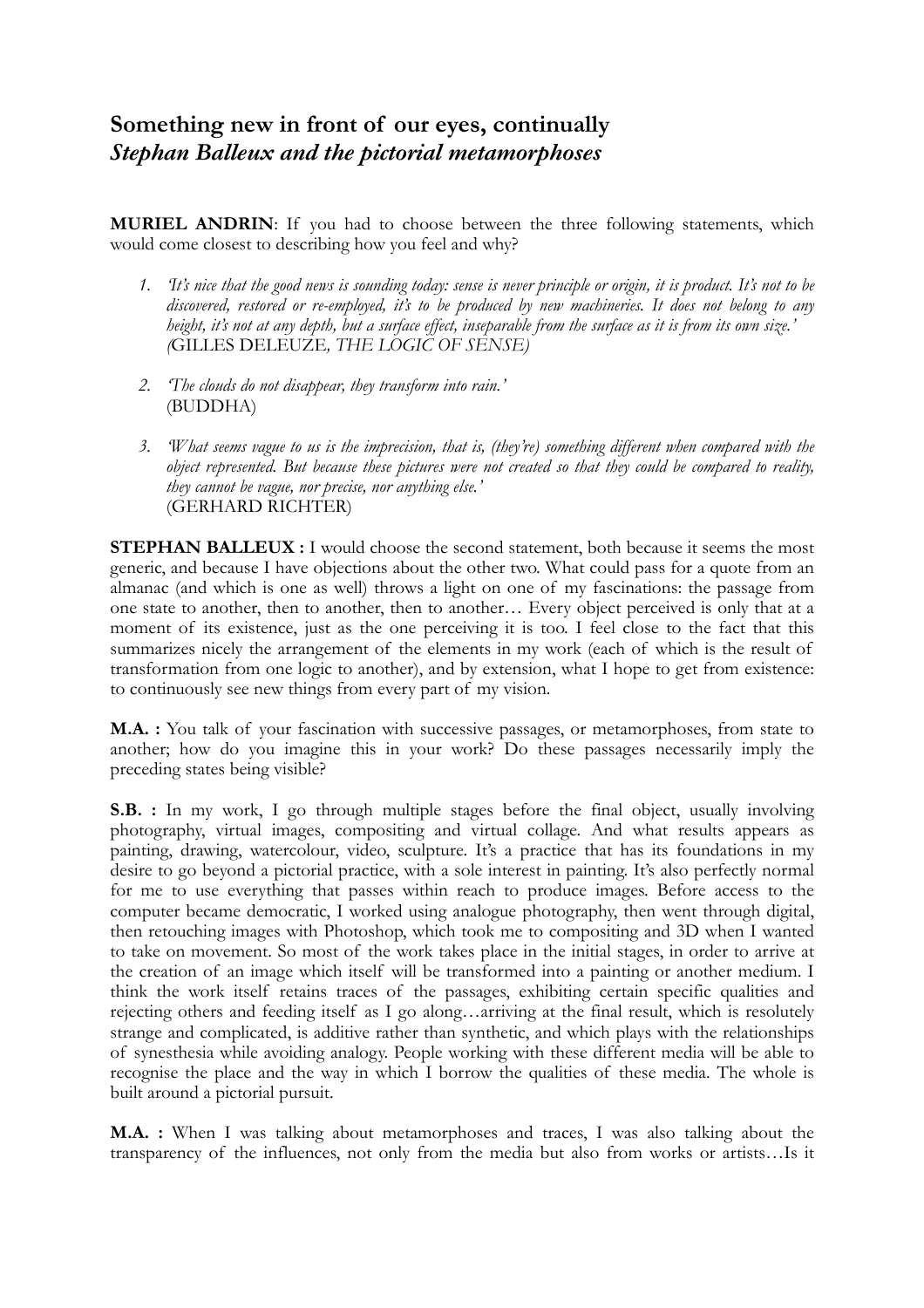important, or even useful, for you to place yourself in a 'history' of art (in quotes, because in contemporary art everybody – almost everybody – is writing their own 'history')?

**S.B. :** My influences are visible from start to finish, and rather than speaking of influence I would speak of culture. That doesn't stop at contemporary culture: I'm very keen on art history, and that history still goes along with me. I feel invested with painting in the larger sense, and my real heroes died several centuries ago. Likewise, with respect to painting, I feel relations stretching over the centuries and I compare myself with them, it's even one of the things that drives me. I don't paint to be able to talk about something outside of painting; I use whatever comes within my reach to it to knead it around.

**M.A. :** What does it represent for you to find yourself 'compared', in a mirror, with a form of this History in the context of this exhibition?

**S.B. :** It's rather troubling to be compared with Richter, who is already part of art history. We'll see what that yields; it could be ridiculous, or not. For a long time his work was an absolute milestone for me. It's also exemplary in his questioning of the image and painting, as well as his multiple parallel paths of working. He's tackled all the pictorial questions. He's also an artist who symbolizes an era, and ours is a very different one, in any case for my generation. We talk of seventeenth-century art, now we talk of the art of the 1990s – a decade. What I'm putting across from him will be new pieces, which I don't have any distance from…and they weren't made for that confrontation. In fact, I'm curious to see it all, in the flesh, in the same room, in the same space, at the same time.

**M.A. :** With Richter, it seems to be far from the digital…however, it's the theme of the exhibition. Where is the digital in this artistic reflection? Is it the outcome, or simply a step?

**S.B.** : It's actually true, there is no digital with Richter: this is where he belongs to one era and we to another, one which really is different. You can truly feel that Richter doesn't have digital 'logic', with its own tools and specificities, and thus its own method of construction. Digital is how I personally was able to find an escape, even while at the bosom of painting, a way of forgetting Richter, and strangely to be able to re-think my pictorial practice, maybe through the need to take up an apprenticeship. Because there is nothing in common between pictorial and digital implementation, if it's not this necessity to think in visual terms. I think that digital is more a tool than an end in itself. I don't work on the digital, I use it in a natural way: all the tools are there and ask to be blended. I think I'm part of the first generation born with the computer, with computer games, the first design programmes, and 3D. As a child, I had design courses on computer where to be able to draw a line you had to encode the coordinates; after that everything else came very quickly up to the ability to create and manipulate any image. My generation is still a hybrid generation, between the analogue and the digital.

**M.A. :** What does 'a digital logic' mean? A way of doing, a practical process, or more a way of thinking of images?

**S.B.** : All three and one more: a 'culture'. A digital logic is thinking of the image by manipulation, it's thinking of the image as a sum of steps before its finality, it's a multitude of possibilities as to its appearance, with very little technical restriction: with time and familiarity, everything is possible. From *copy/paste* to the *green key*, the image in itself and its production are undergoing a revolution. It's the quintessence of the image created from all the pieces…there's not much room for the 'truth'.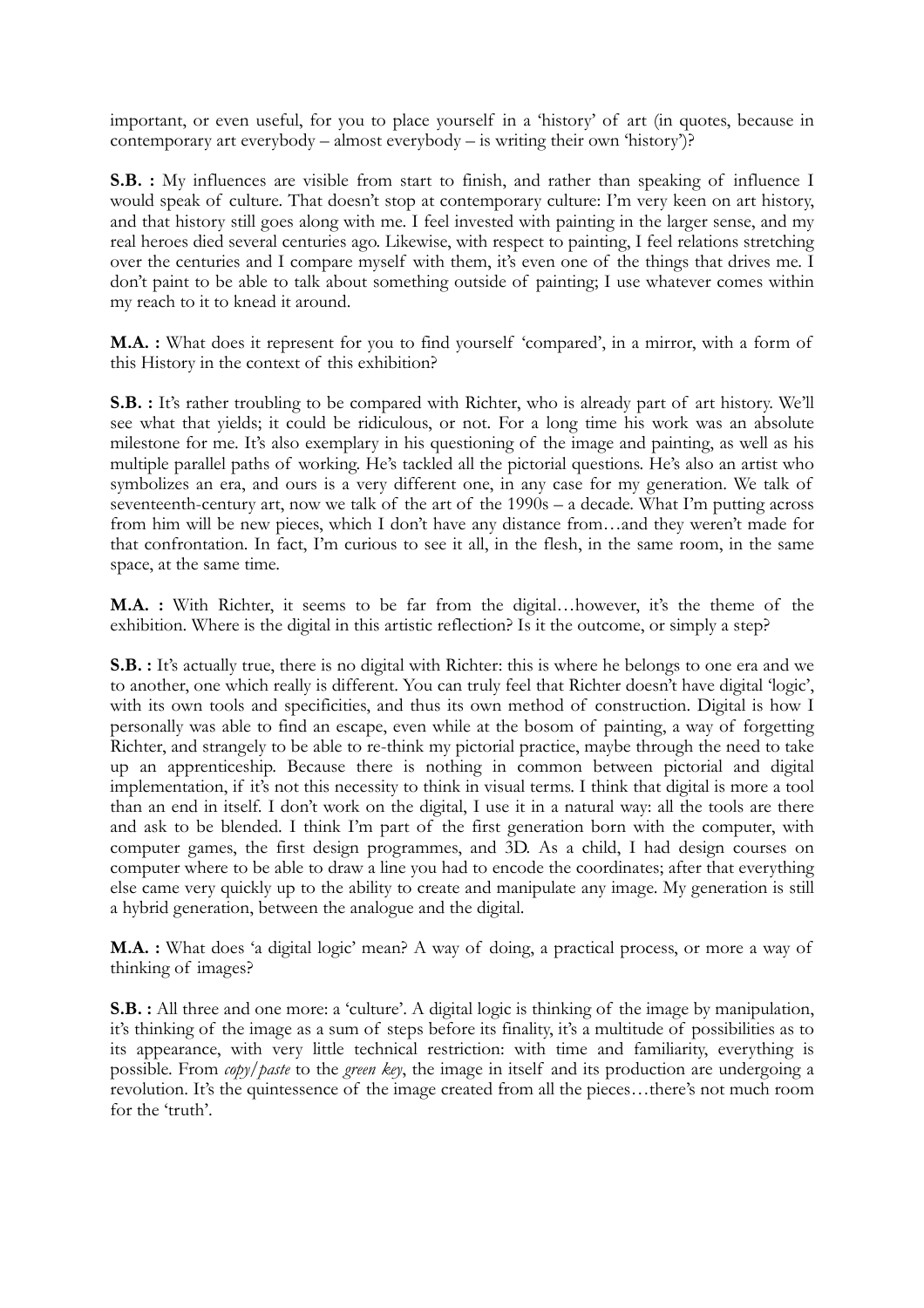**M.A. :** What would this 'truth' be? A relationship with the real? Going past Baudrillard's famous simulacrum – more than the representation of something that doesn't exist – and coming back to a representation of reality? Or is it more the idea of an emotion experienced?

**S.B. :** When I speak of 'truth' in quotation marks it's more to talk of the real: the real, that's the object in itself, physical and chemical. All the rest is nothing but the relationship with the real, that's what interests me. Not to plot out what these objects are, but to dig into certain ways of approaching them (when I say 'object', it's in the larger sense, everything that is not an image, reproduction or an interpretation). I've never carried on very far with my study of Baudrillard, but the art of painting stirs up a lot of questions about presence, reality, truth, reproduction, sentiments, and these are questions that have been out there since the ancient Greeks…It's in this sense that painting is a real melting pot, one that it's good to stick your hands in, a real can of worms in which everyone's trying to find their own way. My project is to work on the painting itself, and to bring out certain of its qualities in order to render them 'palpable' for the viewer. I take the painting literally as a living being and it's this aspect that I want to develop: there are numerous ways to study a living being, from mycology to drawings by botanists, or the study of its environment…As painting is also an idea and a certain way of approaching and constructing the real through vision and other senses, this goes through a study of the different ways of approaching this famous 'real'.

**M.A. :** We discussed your influences and your clear relationship with specific artistic forms and artists. But there is also the influence of the images themselves. Like in previous stages of your career, your current work is heavily influenced by images distinctive of our western culture, may that be in terms of cinema, photography, art works (similar to the "homage" you paid to Nan Goldin in the group show "Storage – Extra Features"). Why this use? What is your relationship with these images? And why do you use black and white?

**S.B.** : I started working with that type of images because I wanted to bring out the pictorial issue, put my finger on its existence, an existence detached from concepts and rhetoric. My initial question was "how do I render painting obviously organic, how do I make it acquire its own and peculiar existence?" I used black and white images because strangely enough, black and white proved to generate more questions on reality than colour. Being a projection of reality, black and white allows possibly more freedom of interpretation. It allows more than what the eye sees. Black and white photography and film are also part of the History of image. Black and white are the colours of the past and of History, the "what has already been" so dear to Barthes. This perspective adds to my point since I want a physical relationship to be established with what I paint. At first, I used images taken from film history books in order to emphasize the connections these two art forms have between them, and to get closer to the structure of genre painting. Cinema presents complete reconstructions of events, just like painting is an accumulation of signs that make sense only at the end of the process, as opposed to the snapshot. At first there is no confusion. It's different from what we see daily but at the same time it remains very familiar. Through the use of pre-existing images and their move towards other places the gaze turns towards image processing and what difference it conveys.

**M.A. :** In your last body of work you make use of documentary images taken from archives. Why do you move away from cultural representations and start focusing on the real?

**S.B.**: Archival documentary images are for me cultural representations as much as the ones I used previously. Mixing those two types of images in this project supports also the fact that fiction and reality can be very close and that we can move from one to the other without noticing. In information media, the viewer is conscious of the fact he is watching a reconstruction of the event: everything goes through the riddle of language and subjectivity. More so, the images I have chosen are the product of propaganda or of outdated sociological